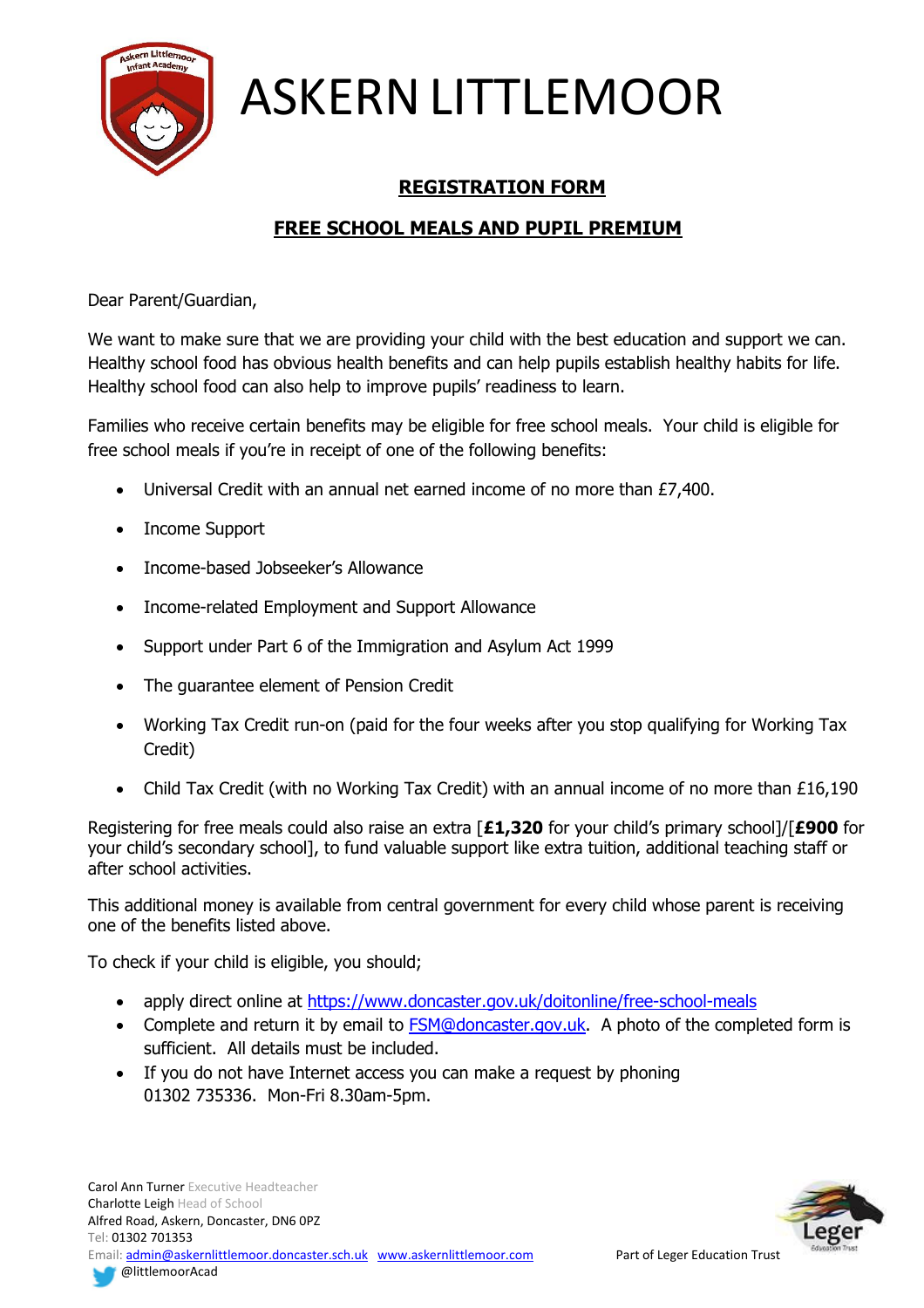

## **ABOUT YOUR CHILD/CHILDREN**

| Child's Last Name | Child's First<br>Name |     | Child's Date of Birth<br>Name of School |         |  |  |  |  |  |
|-------------------|-----------------------|-----|-----------------------------------------|---------|--|--|--|--|--|
|                   |                       | D D | MM                                      | YYYY    |  |  |  |  |  |
|                   |                       | D D | MM                                      | Y Y Y Y |  |  |  |  |  |
|                   |                       |     |                                         |         |  |  |  |  |  |

## **PARENT/GUARDIAN DETAILS**

|                                                   | Parent/Guardian 1    |           |  |  |      |  |  |  | Parent/Guardian 2 |                |  |  |  |           |  |  |         |  |  |  |  |  |
|---------------------------------------------------|----------------------|-----------|--|--|------|--|--|--|-------------------|----------------|--|--|--|-----------|--|--|---------|--|--|--|--|--|
| Last name                                         |                      |           |  |  |      |  |  |  |                   |                |  |  |  |           |  |  |         |  |  |  |  |  |
| <b>First Name</b>                                 |                      |           |  |  |      |  |  |  |                   |                |  |  |  |           |  |  |         |  |  |  |  |  |
| Date of Birth                                     | MM<br>D <sub>D</sub> |           |  |  | YYYY |  |  |  |                   | D <sub>D</sub> |  |  |  | M M       |  |  | Y Y Y Y |  |  |  |  |  |
| National Insurance<br>Number*                     |                      |           |  |  |      |  |  |  |                   |                |  |  |  |           |  |  |         |  |  |  |  |  |
| National Asylum Support<br>Service (NASS) Number* |                      |           |  |  |      |  |  |  |                   |                |  |  |  |           |  |  |         |  |  |  |  |  |
| Daytime Telephone<br>Number                       |                      |           |  |  |      |  |  |  |                   |                |  |  |  |           |  |  |         |  |  |  |  |  |
| Mobile Number                                     |                      |           |  |  |      |  |  |  |                   |                |  |  |  |           |  |  |         |  |  |  |  |  |
| <b>Address</b>                                    |                      |           |  |  |      |  |  |  |                   |                |  |  |  |           |  |  |         |  |  |  |  |  |
|                                                   |                      | Postcode: |  |  |      |  |  |  |                   |                |  |  |  | Postcode: |  |  |         |  |  |  |  |  |



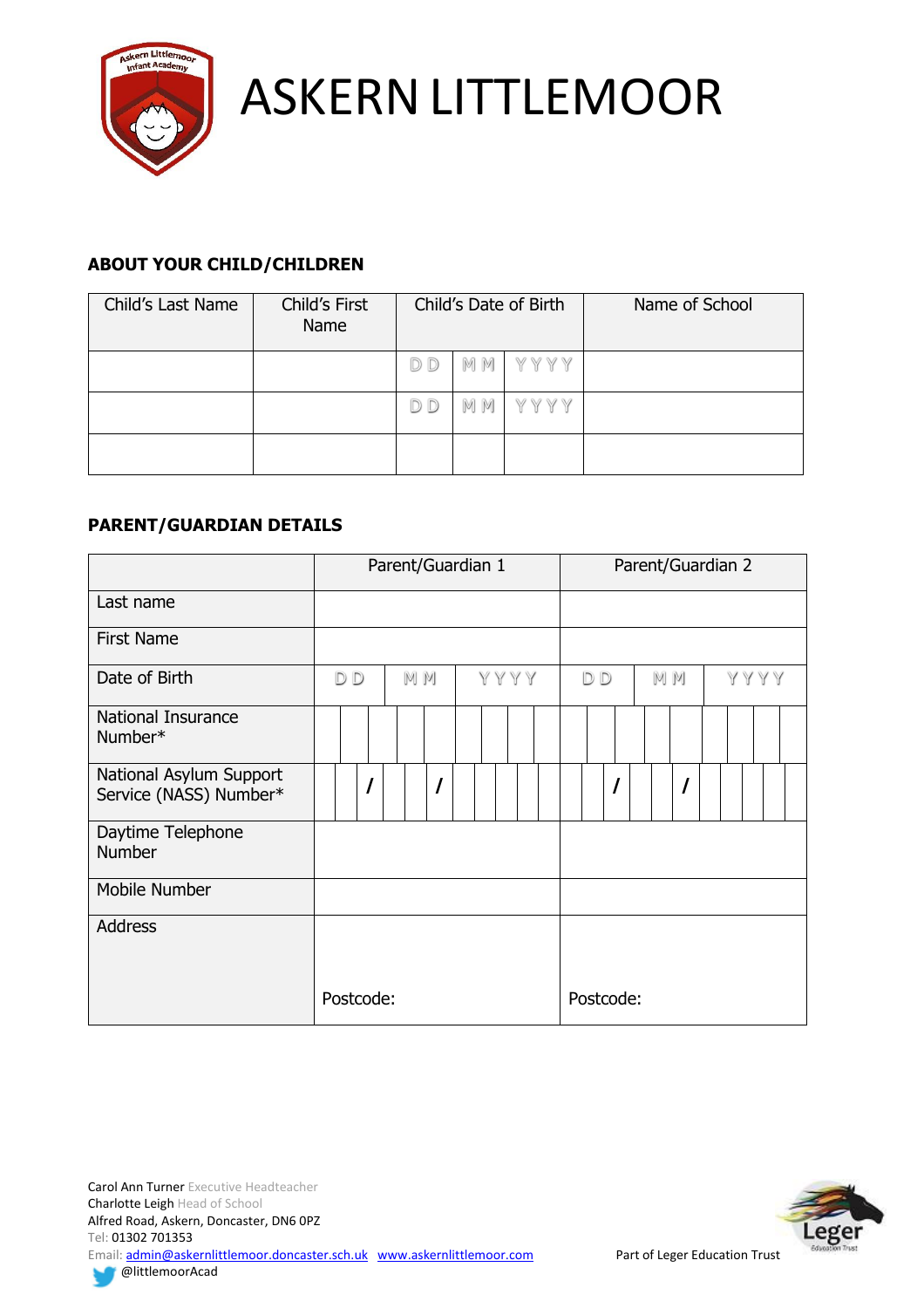

### **FAMILY INCOME AND BENEFIT DETAILS**

If you receive any of the benefits listed below, please place an X in this box.

- Income Support
- Income-based Jobseekers Allowance
- Income-related Employment and Support Allowance
- Support from NASS under part 6 of the Immigration and Asylum Act 1999
- the quarantee element of Pension Credit

No Unsure

- Child Tax Credit (with no Working Tax Credit)
- Working Tax Credit run-on
- Universal Credit.

#### **Universal Credit**

If you are in receipt of **Universal Credit**, is your net earned family income over £7,400 per year? (Please place an X in the appropriate box).

Your net earned income is your household income after taxes and deductions. It does **not** include income through Universal Credit or other benefits that you may receive.

| Yes | <b>No</b> | Unsure |
|-----|-----------|--------|
|     |           |        |

## **Child Tax Credit**

If you are in receipt of **Child Tax Credit,** is your joint gross annual income over £16,190 per year? (Please place an X in the appropriate box).

Your joint gross income is your household income before taxes are taken into account.

| V۵ |  |
|----|--|
|    |  |
|    |  |
|    |  |
|    |  |
|    |  |
|    |  |

If you're not sure whether you receive one of the listed benefits, or what your household income is, but you would still like us to check whether your child is eligible for free school meals, please place an X in this box.

### **DECLARATION**

The information I have given on this form is complete and accurate. I understand that my personal information is held securely and will be used only for local authority purposes. I agree to the local authority using this information to process my application for free school meals. I also agree to notify the local authority in writing of any change in my family's financial circumstances as set out in this form.

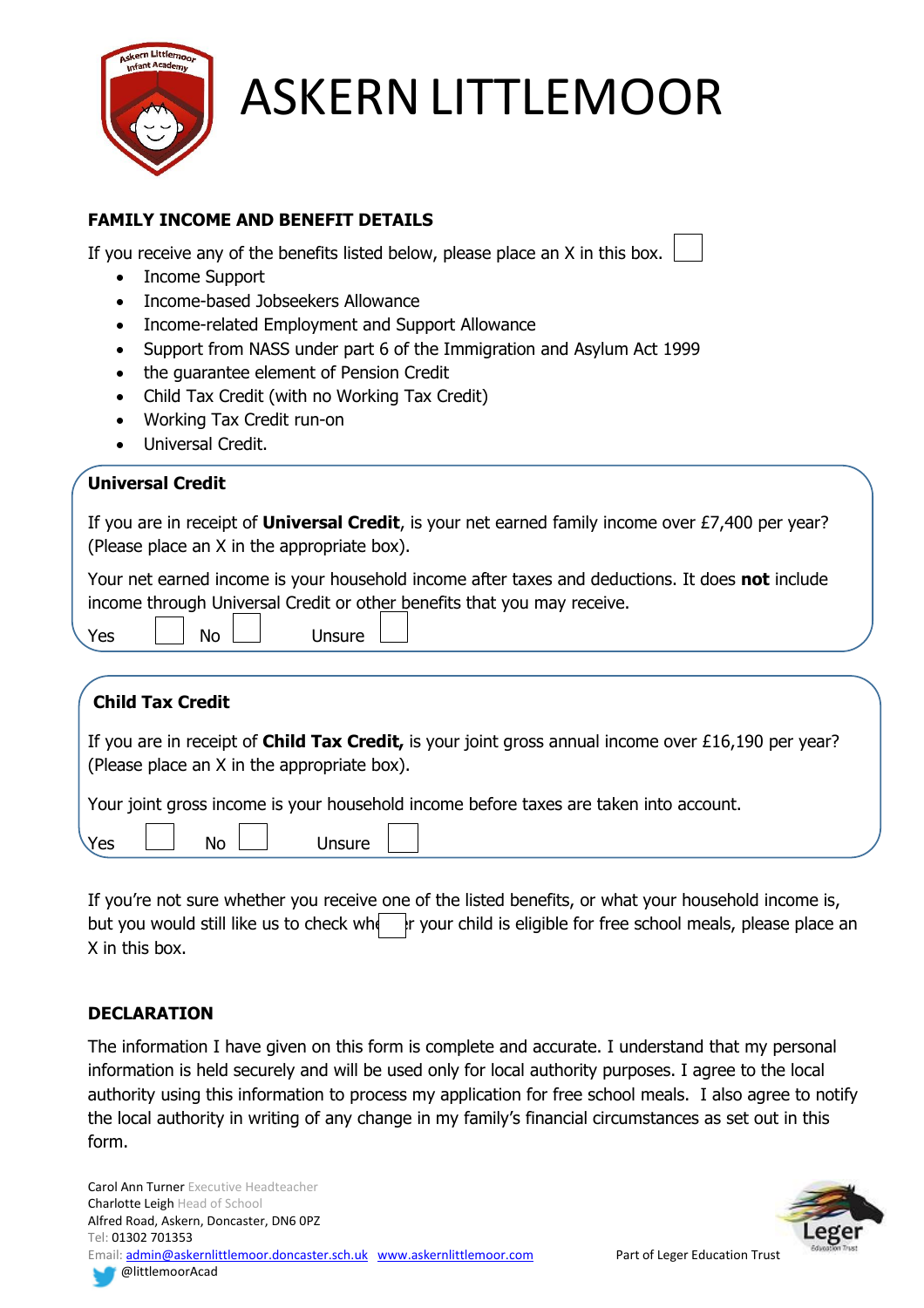

Signature of parent/guardian: ………………………………………………………….

Date:……………………….

### **Thank you for completing this form and helping to make sure your child's school is as well funded as possible.**

#### **How the information in this form will be used**

The information you provide in this form will be used by the council to confirm receipt of one of the listed welfare benefits. Once this is confirmed, this helps to decide how much money your child's school will receive each year.

The information will also be used to decide whether your child is eligible for free school meals.

You only need to complete this form once and it will last for the duration of your child's time at their current school.

We are committed to ensuring that the personal and sensitive information that we hold about you is protected and kept safe and secure, and we have measures in place to prevent the loss, misuse or alteration of your personal information.

We will use the information you provide to assess entitlement to free school meals. The information may also be shared with other Council departments to offer benefits and services.

#### **Important Note**

Once you have been awarded free school meals, even if there are changes to your income that means you normally would no longer be entitled, your child will continue to receive free school meals until the end of the Universal Credit rollout period, which is currently scheduled to end in September 2024.

Once Universal Credit is fully rolled out, your child will keep their free school meal until the end of their current phase of education, i.e. primary or secondary.

You only need to complete this form once and it will last for the duration of your child's time at their current school. You should contact the school or local authority if you have a change in financial circumstances.